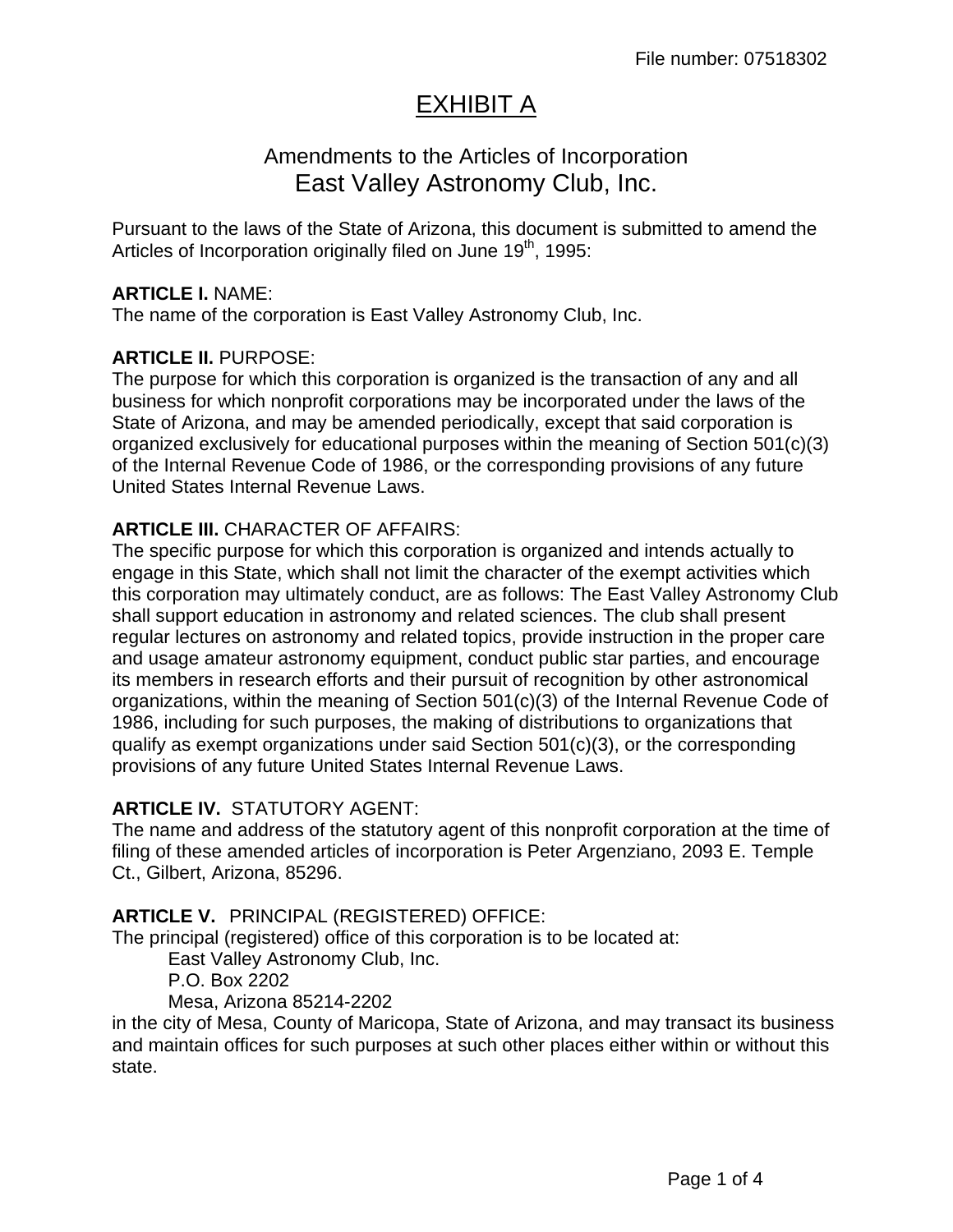# **ARTICLE VI.** BOARD OF DIRECTORS:

The number of persons to serve on the Board of Directors shall be fixed by the bylaws at five members in good standing.

#### **ARTICLE VII.** INCORPORATOR:

The name and address of the incorporator of the nonprofit corporation is Sam Herchak, 145 S. Norfolk Circle, Mesa, Arizona, 85206. All powers, duties, and responsibilities of the incorporator ceased at the time of delivery of the original Articles of Incorporation to the Arizona Corporation Commission for filing in June, 1995.

# **ARTICLE VIII.** DIRECTOR'S LIABILITY:

No director of this corporation shall be personally liable to the corporation for monetary damages for breach of fiduciary duty as a director; provided, however, that this article shall not be construed as eliminating or limiting the liability of a director for one or more of the following acts, namely (1) A breach of duty of loyalty to the corporation, (2) Any acts or omissions which are not in good faith or which involve intentional misconduct or a knowing violation of the law, (3) The authorizing of an unlawful payment or distribution out of the corporate assets, (4) Any transaction made in the furtherance of the exempt purposes of the corporation which the director derived an improper personal benefit, or (5) Any act or acts that can be defined under the laws of this State as 'Director Conflicts Of Interest'.

# **ARTICLE IX.** PRIVATE PROPERTY:

The private property of the directors, members, officers, employees and agents of the corporation shall be forever exempt from any and all debts of every kind and nature incurred by the corporation, and as authorized by the laws of this State.

# **ARTICLE X.** CORPORATE PROPERTY:

The property of this corporation is irrevocably dedicated to charitable purposes and no part of the net income or assets of this corporation shall ever inure to the benefit of any director, officer or member thereof or to the benefit of any private person. Upon the dissolution or winding up of the corporation, its assets remaining after payment, or provision for payment, of all debts and liabilities of this corporation shall be distributed to a nonprofit fund, foundation or corporation which is organized and operated exclusively for charitable purposes and which has established its tax exempt status under Section 501(c)(3) of the Internal Revenue Code.

# **ARTICLE XI.** LIMITATIONS:

No part of the net earnings of the corporation shall inure to the benefit of, or be distributable to, its members, trustees, officers, or other private persons, except that the corporation shall be authorized and empowered to pay reasonable compensation for services rendered and to make payments and distributions in the furtherance of the purposes set forth in the articles hereof. No substantial part of the activities of the corporation shall be the carrying on of propaganda, or otherwise attempting to influence legislation, and the corporation shall not participate in, or intervene in (including the publishing or distribution of statements), any political campaigns on behalf of any candidate for public office. Notwithstanding any other provision of these articles, this corporation shall not, except to an insubstantial degree, engage in any activities (a) by a corporation exempt from Federal Income Tax under Section 501(c)(3) of the Internal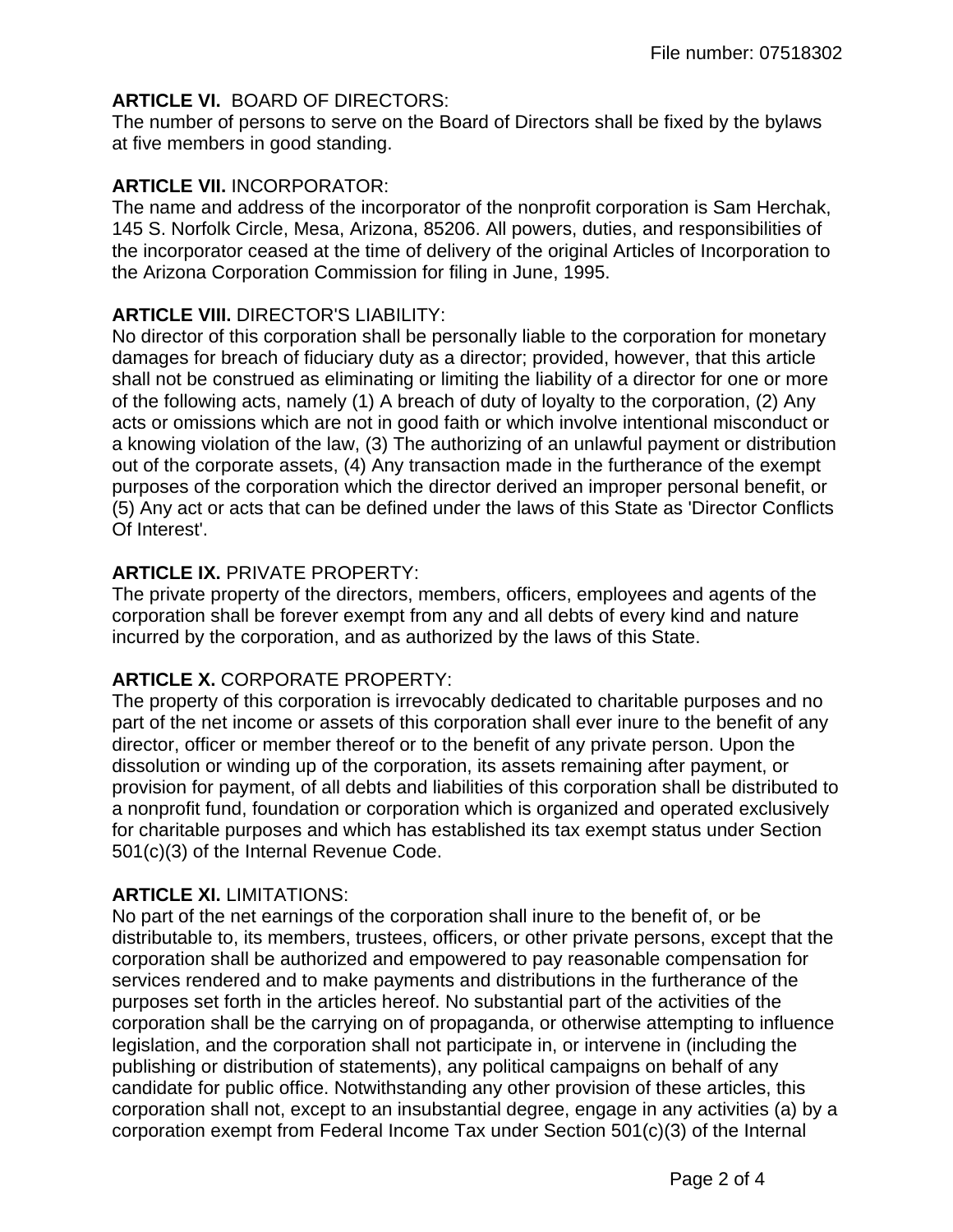Revenue Code of 1986, or (b) the corresponding provisions of any future United States Internal Revenue Laws.

# **ARTICLE XII.** DISSOLUTION:

Upon the dissolution of this corporation, the Board of Directors shall, after paying or making provisions for the payment of all of the liabilities of the corporation, dispose of all its assets exclusively for the purposes of the corporation in such a manner, to such organization organized and operated exclusively for charitable, educational, religious purposes under the meaning of Section 501 (c)(3) of the Internal Revenue Code, or corresponding Section of any future Federal Tax Code, as the Board of Directors shall determine. Any such assets not so disposed of shall be disposed of by the Superior Court in the County where the principal office of the corporation is then located, exclusively for such purposes or to such organizations as said Court shall determine which are organized and operated exclusively for such purposes.

# **ARTICLE XIII.** INDEMNIFICATION:

The corporation shall indemnify every director, officer, employee and agent, or his or her heirs, executors and administrators against expenses reasonably incurred by him or her in connection with any action, suit or proceedings to which he or she may be a party by reason of his or her being, or having been, a director, officer, employee or agent of the corporation, except in relation to those matters which he or she shall be adjudicated to be liable for negligence or misconduct. In the event of a settlement, indemnification shall be provided only in connection with such matter covered by the settlement as to which the indemnification shall not be exclusive of other rights to which he or she may be entitled. As used in this ARTICLE, expenses shall include amounts of judgments, penalties or fines rendered or levied against such director, officer, employee or agent, and the amounts paid in settlement by him or her shall have been first approved by the directors of this corporation. The power of indemnification under the Arizona Revised Statutes shall not be denied or limited by the Bylaws or these articles.

#### **ARTICLE XIV.** DISCRIMINATION:

The corporation will not practice or permit discrimination on the basis of gender, age, race, national origin, religion, or physical handicap or disability.

#### **ARTICLE XV.** ANNUAL MEETING:

The board of directors shall meet at least once during each fiscal year at a place either within or without this State as fixed by the Bylaws.

#### **ARTICLE XVI.** DURATION:

The existence of this corporation shall be perpetual unless sooner terminated as provided for by law.

## **ARTICLE XVII.** MEMBERSHIP PROVISIONS:

The corporation shall have classes of members. The designation of the class of members, qualifications thereof, and all rights, privileges and powers vested and reserved to members shall be fixed by the Bylaws. The right of members, or classes of members to vote, may be limited, enlarged or denied to the extent provided in the Bylaws and unless so limited, enlarged or denied each member, regardless of class, shall be entitled to one vote on each matter submitted to a vote of the members.